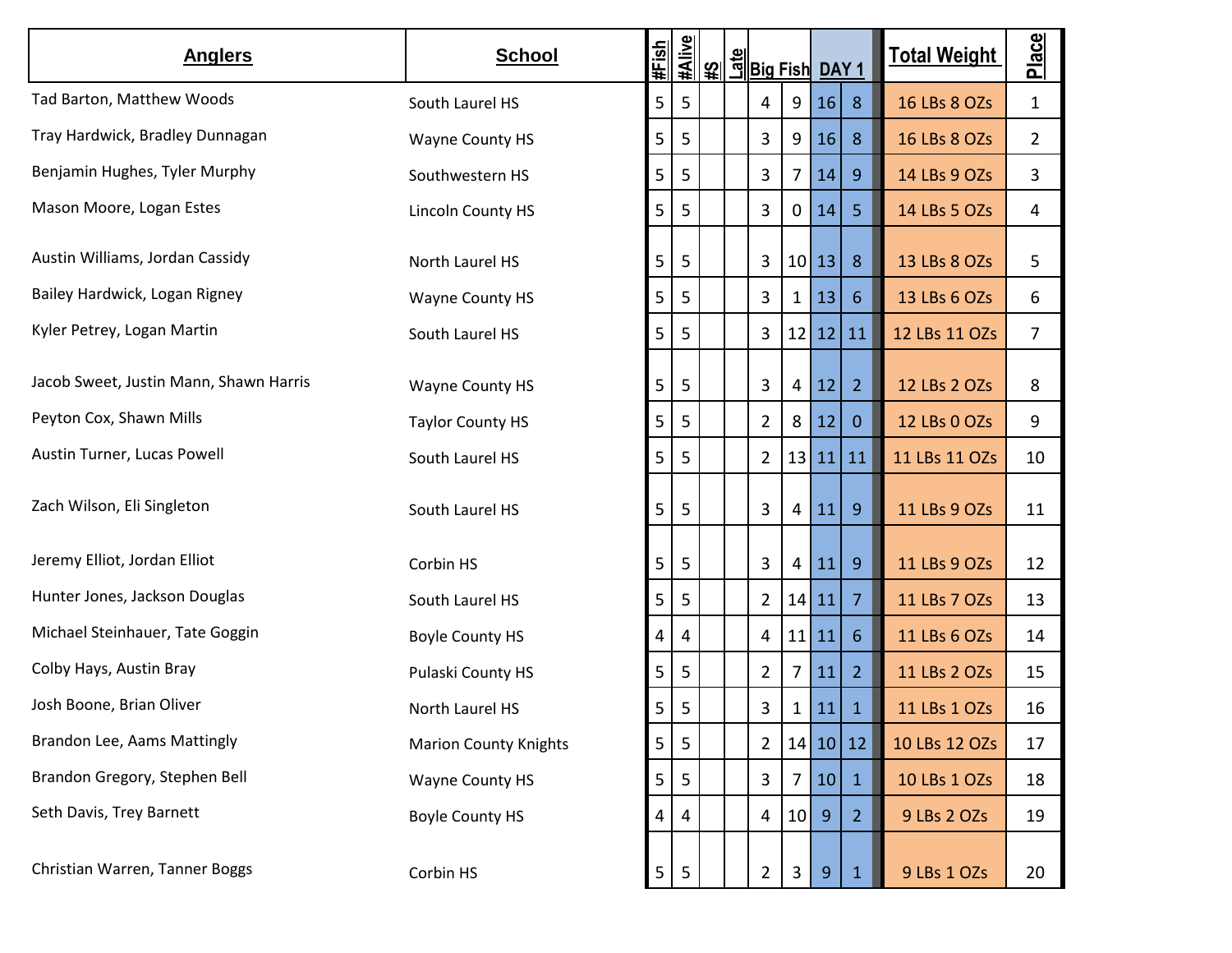| Dakota Bishop, Trevor Sweet             | <b>Rockcastle Rockets</b>    | $\mathsf S$ | 5 | $\overline{2}$ | $\overline{2}$ | 8              | 14             | 8 LBs 14 OZs | 21 |
|-----------------------------------------|------------------------------|-------------|---|----------------|----------------|----------------|----------------|--------------|----|
| Jackson Lockard, Aaron Halcomb          | Pulaski County HS            | 5           | 5 | $\overline{2}$ | 0              | 8              | 11             | 8 LBs 11 OZs | 22 |
| Isaac Phillips, Mckinley Phillips       | Wayne County HS              | 4           | 4 | 3              | 9              | 8              | 11             | 8 LBs 11 OZs | 23 |
| Caden Wheatley, Andy Sabo               | Campbellsville HS            | 5           | 5 | $\mathbf{1}$   | 15             | 8              | 9              | 8 LBs 9 OZs  | 24 |
| Mckenzie Langford, Hannah Weslay        | <b>Boyle County HS</b>       | 5           | 5 | $\overline{2}$ | 1              | 7              | 13             | 7 LBs 13 OZs | 25 |
| William Gooch, Dustin Jones, Eric Jones | <b>Lincoln County HS</b>     | 4           | 4 | $\mathbf{1}$   | 14             | 7              | 8              | 7 LBs 8 OZs  | 26 |
| Will Dunaway,                           | <b>Knox Central Panthers</b> | 4           | 4 | 3              | 5              | 7              | 8              | 7 LBs 8 OZs  | 27 |
| <b>Tyler Grant, Alec Coffey</b>         | <b>Russell County</b>        | 4           | 4 | $\overline{2}$ | 4              | 7              | 3 <sup>1</sup> | 7 LBs 3 OZs  | 28 |
| Evan Davis, Austin Chelf                | <b>Taylor County HS</b>      | 3           | 3 | $\overline{2}$ | 4              | 7              | $\overline{2}$ | 7 LBs 2 OZs  | 29 |
| Caleb Ballinger, Cole Ballinger         | Rockcastle Rockets           | 3           | 3 | $\overline{2}$ | 4              | 7              | $\mathbf{0}$   | 7 LBs 0 OZs  | 30 |
| Shawn Coots, Blake Evans                | South Laurel HS              | 3           | 3 | $\overline{2}$ | 15             | $6^{\circ}$    | 15             | 6 LBs 15 OZs | 31 |
| Jordan Nicely, Benjamin Loudermilk      | Rockcastle Rockets           | 5           | 5 | $\overline{2}$ | 2              | 6              | 14             | 6 LBs 14 OZs | 32 |
| James Duncan, Dustin Elliot             | Southwestern HS              | 5           | 5 | $\mathbf{1}$   | 12             | 6              | 8              | 6 LBs 8 OZs  | 33 |
| Hunter Harper, Easton Frazier           | <b>Barren County HS</b>      | 3           | 3 | $\overline{2}$ | 9              | $6^{\circ}$    | 6              | 6 LBs 6 OZs  | 34 |
| Lane Williams, Logan Robinson           | North Laurel HS              | 3           | 3 | 3              | 9              | $6^{\circ}$    | 2 <sup>2</sup> | 6 LBs 2 OZs  | 35 |
| Kyle Roy, Jesse York                    | <b>Russell County HS</b>     | 3           | 3 | 4              | 2              | 6              | $\overline{2}$ | 6 LBs 2 OZs  | 36 |
| Aaron Adams, Brandon Moore              | Jackson County HS            | 4           | 4 | $\overline{2}$ | 7              | 6              | $\mathbf{1}$   | 6 LBs 1 OZs  | 37 |
| Jared Disney, Zachary Wiggins           | Lynn Camp HS                 | 3           | 3 | 2              | 3              | 5.             | 8              | 5 LBs 8 OZs  | 38 |
| Braxston Trivett, Zack Ford             | Monroe Falcons               | 4           | 4 | $\mathbf{1}$   | 14             | 5 <sub>1</sub> | $\overline{4}$ | 5 LBs 4 OZs  | 39 |
| Antonio Tepesano, Kaylee Hill           | Lynn Camp HS                 | 3           | 3 | $\overline{2}$ | 1              | 4              | 15             | 4 LBs 15 OZs | 40 |
| Savannah Goode, Austin Smith            | <b>Marion County Knights</b> | 2           | 2 | $\overline{2}$ | 15             | 4              | 14             | 4 LBs 14 OZs | 41 |
| Zack Spears, Trey Burton                | <b>Lincoln County HS</b>     | 3           | 3 | $\overline{2}$ |                | 4              | 8              | 4 LBs 8 OZs  | 42 |
| Clay Christopher, John Yeager.          | <b>Boyle County HS</b>       |             |   |                |                |                |                | 3 LBs 10 OZs | 43 |

| Dakota Bishop, Trevor Sweet             | Rockcastle Rockets           | 5              | 5              |  | $\overline{2}$ | 2        | 8              | 14             | 8 LBs 14 OZs | 21 |
|-----------------------------------------|------------------------------|----------------|----------------|--|----------------|----------|----------------|----------------|--------------|----|
| Jackson Lockard, Aaron Halcomb          | Pulaski County HS            | 5              | 5              |  | $\overline{2}$ | $\bf{0}$ | 8              | 11             | 8 LBs 11 OZs | 22 |
| Isaac Phillips, Mckinley Phillips       | Wayne County HS              | 4              | 4              |  | 3              | 9        | 8              | 11             | 8 LBs 11 OZs | 23 |
| Caden Wheatley, Andy Sabo               | Campbellsville HS            | 5              | 5              |  | $\mathbf{1}$   | 15       | 8              | 9              | 8 LBs 9 OZs  | 24 |
| Mckenzie Langford, Hannah Weslay        | <b>Boyle County HS</b>       | 5              | 5              |  | $\overline{2}$ | 1        | 7              | 13             | 7 LBs 13 OZs | 25 |
| William Gooch, Dustin Jones, Eric Jones | <b>Lincoln County HS</b>     | 4              | 4              |  | $\mathbf{1}$   | 14       | 7              | 8              | 7 LBs 8 OZs  | 26 |
| Will Dunaway,                           | <b>Knox Central Panthers</b> | 4              | 4              |  | 3              | 5        |                | 8              | 7 LBs 8 OZs  | 27 |
| Tyler Grant, Alec Coffey                | <b>Russell County</b>        | 4              | 4              |  | $\overline{2}$ | 4        | 7              | 3 <sup>1</sup> | 7 LBs 3 OZs  | 28 |
| Evan Davis, Austin Chelf                | <b>Taylor County HS</b>      | 3              | 3              |  | $\overline{2}$ | 4        | $\overline{7}$ | $\overline{2}$ | 7 LBs 2 OZs  | 29 |
| Caleb Ballinger, Cole Ballinger         | Rockcastle Rockets           | 3              | 3              |  | $\overline{2}$ | 4        | 7              | $\mathbf{0}$   | 7 LBs 0 OZs  | 30 |
| Shawn Coots, Blake Evans                | South Laurel HS              | 3              | 3              |  | $\overline{2}$ | 15       | 6              | 15             | 6 LBs 15 OZs | 31 |
| Jordan Nicely, Benjamin Loudermilk      | Rockcastle Rockets           | 5              | 5              |  | $\overline{2}$ | 2        | 6              | 14             | 6 LBs 14 OZs | 32 |
| James Duncan, Dustin Elliot             | Southwestern HS              | 5 <sup>1</sup> | 5              |  |                | 1   12   | 6              | 8              | 6 LBs 8 OZs  | 33 |
|                                         |                              |                |                |  |                |          |                |                |              |    |
| Hunter Harper, Easton Frazier           | <b>Barren County HS</b>      | 3 <sup>1</sup> | $\overline{3}$ |  | $\overline{2}$ | 9        | 6              | 6              | 6 LBs 6 OZs  | 34 |
| Lane Williams, Logan Robinson           | North Laurel HS              | 3              | 3              |  | 3              | 9        | 6              | 2 <sup>1</sup> | 6 LBs 2 OZs  | 35 |
| Kyle Roy, Jesse York                    | <b>Russell County HS</b>     | 3              | 3              |  | 4              | 2        | 6              | 2 <sup>1</sup> | 6 LBs 2 OZs  | 36 |
| Aaron Adams, Brandon Moore              | Jackson County HS            | 4              | 4              |  | $\overline{2}$ | 7        | 6              | 1              | 6 LBs 1 OZs  | 37 |
| Jared Disney, Zachary Wiggins           | Lynn Camp HS                 | $\mathbf{3}$   | $\overline{3}$ |  | $\overline{2}$ | 3        | 5 <sub>o</sub> | 8              | 5 LBs 8 OZs  | 38 |
| Braxston Trivett, Zack Ford             | Monroe Falcons               | 4              | 4              |  | $\mathbf{1}$   | 14       | $\overline{5}$ | $\overline{4}$ | 5 LBs 4 OZs  | 39 |
| Antonio Tepesano, Kaylee Hill           | Lynn Camp HS                 | 3              | 3              |  | 2              | 1        | 4              | 15             | 4 LBs 15 OZs | 40 |
| Savannah Goode, Austin Smith            | <b>Marion County Knights</b> | 2              | 2              |  | $\overline{2}$ | 15       | $\overline{4}$ | 14             | 4 LBs 14 OZs | 41 |
| Zack Spears, Trey Burton                | <b>Lincoln County HS</b>     | 3              | 3              |  | $\overline{2}$ | 7        | 4              | 8              | 4 LBs 8 OZs  | 42 |
| Clay Christopher, John Yeager,          | <b>Boyle County HS</b>       | 2              | $\overline{2}$ |  | 2              | 1        | 3              | 10             | 3 LBs 10 OZs | 43 |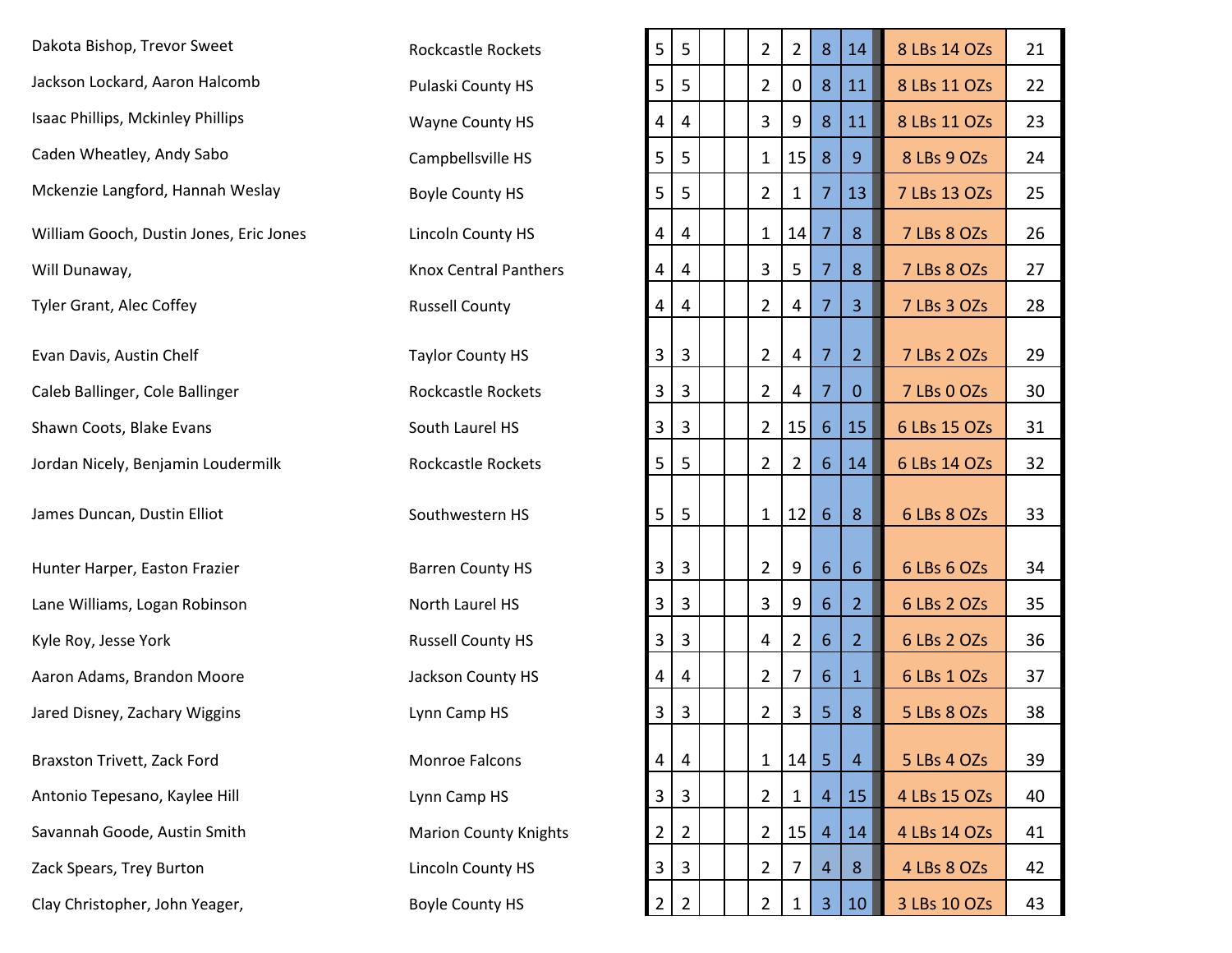| Grant Bryant, Cameron Cornelius       | <b>Rockcastle Rockets</b>    | $\overline{2}$ | $\overline{2}$ | $\mathbf{1}$   | 12             | $\overline{3}$ | $\overline{7}$ | 3 LBs 7 OZs  | 44 |
|---------------------------------------|------------------------------|----------------|----------------|----------------|----------------|----------------|----------------|--------------|----|
|                                       |                              |                |                |                |                |                |                |              |    |
| Daniel Notter, Sam Clark              | <b>Boyle County HS</b>       | 3 <sup>1</sup> | 3              | $\mathbf{1}$   | 10             | $\overline{3}$ | 6              | 3 LBs 6 OZs  | 45 |
| Cameron Goodin, Jacob Goodin          | <b>Marion County Knights</b> | 2              | $\overline{2}$ | $\overline{2}$ | 5.             | $\overline{3}$ | 5              | 3 LBs 5 OZs  | 46 |
|                                       |                              |                |                |                |                |                |                |              |    |
| Elissa Tuck, Cole Turner              | <b>Barren County HS</b>      | $\overline{2}$ | $\overline{2}$ | $\mathbf{1}$   | 13             | $\overline{3}$ | 4              | 3 LBs 4 OZs  | 47 |
| Marcus Davis, Noah Metzger            | Corbin HS                    | 1              | 1              | 3              | $\mathbf 0$    | $\overline{3}$ | $\mathbf{0}$   | 3 LBs 0 OZs  | 48 |
| Jacob Rogers, Kaleb Roy               | Southwestern HS              | 2              | $\overline{2}$ | 1              | 9              | $\overline{2}$ | 11             | 2 LBs 11 OZs | 49 |
| Corey Elliot, Connor Akins            | Corbin HS                    | 2              | $\overline{2}$ | 1              | 10             | $\overline{2}$ | 8              | 2 LBs 8 OZs  | 50 |
| Jason Mercer, Kayd LaRue              | Pulaski County HS            | 2              | $\overline{2}$ | $\mathbf{1}$   | 7              | $\overline{2}$ | $\overline{7}$ | 2 LBs 7 OZs  | 51 |
| Cole Cooper, Justin Womack            | <b>Russell County HS</b>     | 1              | 1              | 2              | 7              | $\overline{2}$ | $\overline{7}$ | 2 LBs 7 OZs  | 52 |
| Tanner Barnes, Ezra Oliver            | <b>Taylor County HS</b>      | $\mathbf{1}$   | 1              | 2              | 6              | $\overline{2}$ | 6              | 2 LBs 6 OZs  | 53 |
| Amanda Bush, Zach Goldson             | Southwestern HS              | 1              | 1              | $\overline{2}$ | 6              | $\overline{2}$ | 6              | 2 LBs 6 OZs  | 54 |
| Bryce Richardson, Kendon Young        | Campbellsville HS            | 1              | $\mathbf{1}$   | 2              | 4              | $\overline{2}$ | 4              | 2 LBs 4 OZs  | 55 |
| Greg White, Ryan Jenkins              | Corbin HS                    | $\mathbf{1}$   | $\mathbf{1}$   | 2              | 2              | $\overline{2}$ | $\overline{2}$ | 2 LBs 2 OZs  | 56 |
| Jordan Lantern, Kira Whitwell         | Pulaski County HS            | 1              | $\mathbf{1}$   | $\overline{2}$ | 1              | 2 <sup>1</sup> | $\mathbf{1}$   | 2 LBs 1 OZs  | 57 |
| Elizabeth Blaine, Jaycee Elliot       | Lincoln County HS            | 1              | 1              | $\mathbf{1}$   | 13             | $\mathbf 1$    | 13             | 1 LBs 13 OZs | 58 |
| Seth Raney, Austin Caldwell           | North Laurel HS              | 1              | 1              | 1              | 12             | $\mathbf{1}$   | 12             | 1 LBs 12 OZs | 59 |
| Dawson Rush, Brandon Bush, Roger Rush | North Laurel HS              | $\mathbf{1}$   | $\mathbf{1}$   | 1              | 7              | $\mathbf{1}$   | $\overline{7}$ | 1 LBs 7 OZs  | 60 |
| Christian Begley, Jared Clark         | Jackson County HS            | $1\vert$       | $\mathbf{1}$   | $\mathbf{1}$   | 7 <sup>1</sup> | $\mathbf{1}$   | 7              | 1 LBs 7 OZs  | 61 |
| Thomas Hafley, Carter Murphy          | <b>Taylor County HS</b>      | $\mathbf{1}$   | $\mathbf{1}$   | 1              | $\overline{2}$ | $\mathbf{1}$   | $\overline{2}$ | 1 LBs 2 OZs  | 62 |
| Ethan Nordine, Karli Graves           | <b>Boyle County HS</b>       |                |                |                |                |                |                | 0 LBs 0 OZs  | 63 |
| Ethan Shelburne, Dylan Cooper         | Lincoln County HS            |                |                |                |                |                |                | 0 LBs 0 OZs  | 64 |
| Scratch                               | Scratch                      |                |                |                |                |                |                | 0 LBs 0 OZs  | 65 |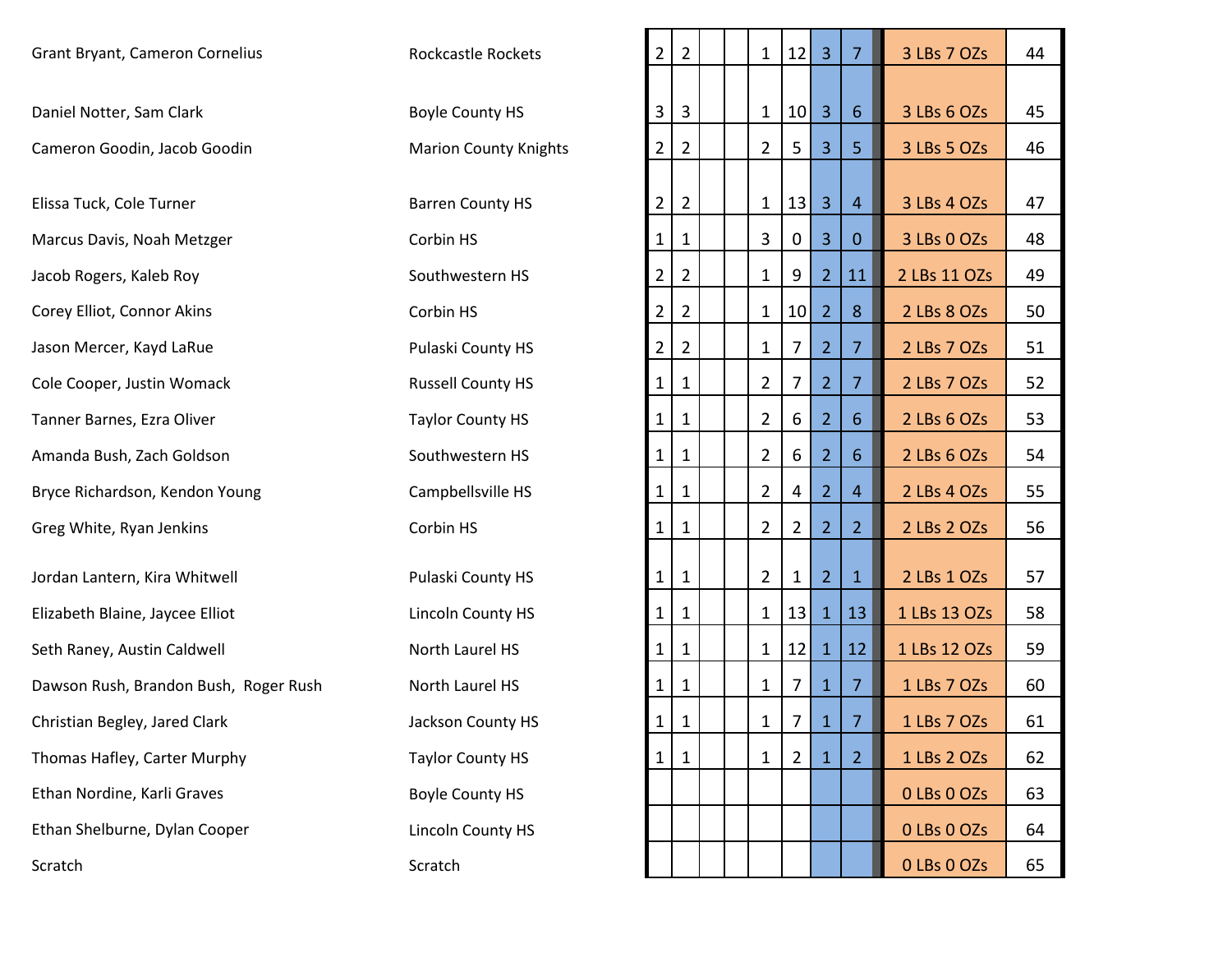| Pulaski County HS            |                   |             | 66                         |
|------------------------------|-------------------|-------------|----------------------------|
| Campbellsville HS            |                   | 0 LBs 0 OZs | 67                         |
|                              |                   |             |                            |
|                              |                   |             | 68                         |
| Lincoln County HS            |                   | 0 LBs 0 OZs | 69                         |
|                              |                   |             |                            |
| <b>Monroe Falcons</b>        |                   | 0 LBs 0 OZs | 70                         |
| <b>Knox Central Panthers</b> |                   | 0 LBs 0 OZs | 71                         |
| <b>Taylor County HS</b>      |                   | 0 LBs 0 OZs | 72                         |
| Pulaski County HS            |                   | 0 LBs 0 OZs | 73                         |
| <b>Rockcastle Rockets</b>    |                   | 0 LBs 0 OZs | 74                         |
| <b>Knox Central Panthers</b> |                   | 0 LBs 0 OZs | 75                         |
| Southwestern HS              |                   | 0 LBs 0 OZs | 76                         |
| Wayne County HS              |                   | 0 LBs 0 OZs | 77                         |
| Corbin HS                    |                   | 0 LBs 0 OZs | 78                         |
|                              |                   |             |                            |
| North Laurel HS              |                   | 0 LBs 0 OZs | 79                         |
| <b>Marion County Knights</b> |                   | 0 LBs 0 OZs | 80                         |
| Southwestern HS              |                   | 0 LBs 0 OZs | 81                         |
| Pulaski County HS            |                   | 0 LBs 0 OZs | 82                         |
| Southwestern HS              |                   | 0 LBs 0 OZs | 83                         |
| <b>Marion County Knights</b> |                   | 0 LBs 0 OZs | 84                         |
| <b>Taylor County HS</b>      |                   | 0 LBs 0 OZs | 85                         |
|                              | Pulaski County HS |             | 0 LBs 0 OZs<br>0 LBs 0 OZs |